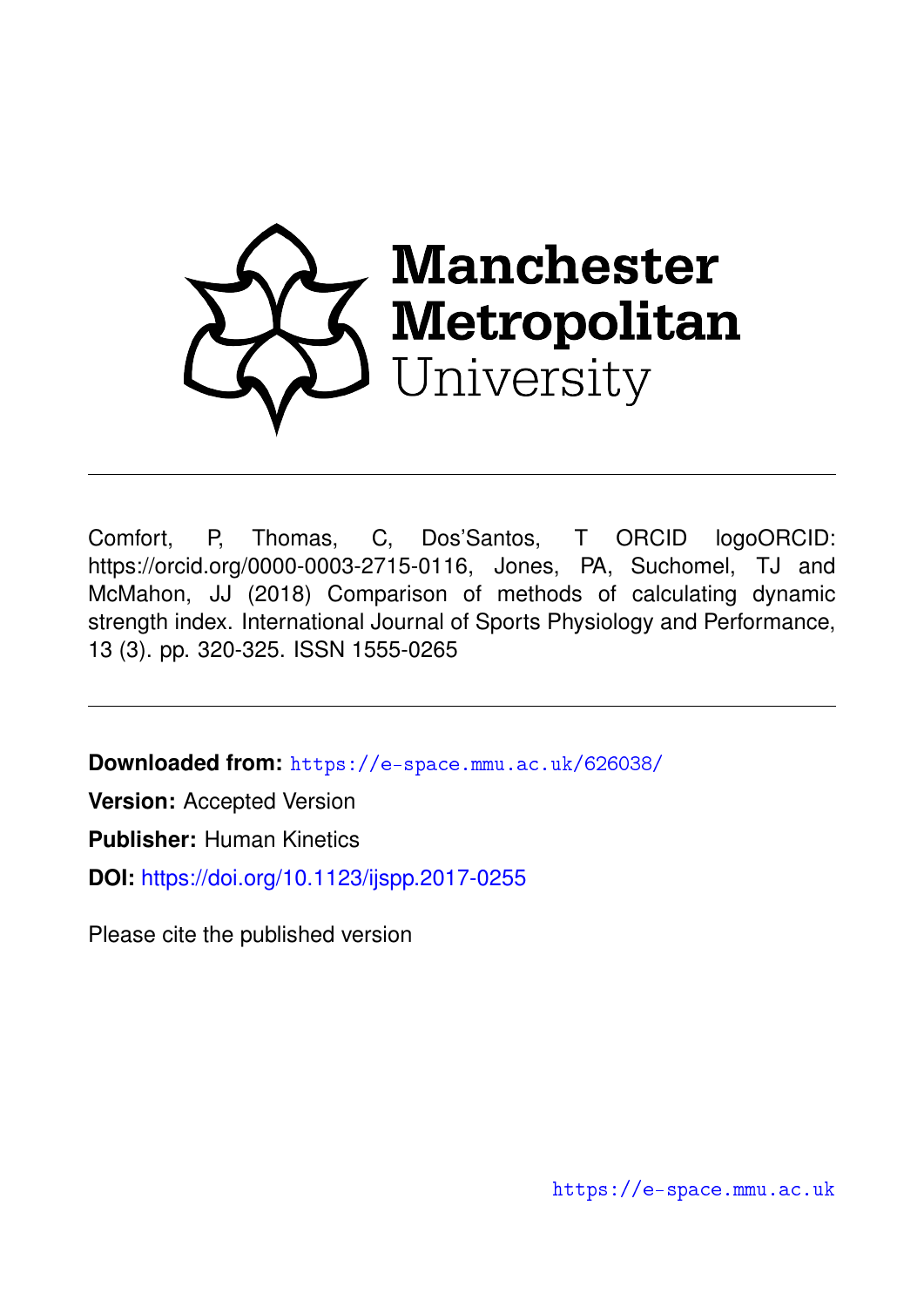| $\mathbf{1}$   | Comparison of methods of calculating dynamic strength index                                                                                                     |
|----------------|-----------------------------------------------------------------------------------------------------------------------------------------------------------------|
| $\overline{2}$ |                                                                                                                                                                 |
| $\mathsf{3}$   | Comfort, $P^{1\#}$ . Thomas, C <sup>1</sup> . Dos'Santos, T <sup>1</sup> . Jones, P.A <sup>1</sup> . Suchomel, T.J <sup>2</sup> . & McMahon, J.J <sup>1</sup> . |
| 4              |                                                                                                                                                                 |
| 5<br>6         | <sup>1</sup> Directorate of Sport, Exercise and Physiotherapy, University of Salford, Salford, Greater<br>Manchester. M6 6PU. UK                                |
| $\overline{7}$ | <sup>2</sup> Department of Human Movement Sciences, Carroll University, Waukesha, Wisconsin, USA.                                                               |
| 8              | # Corresponding author: p.comfort@salford.ac.uk                                                                                                                 |
| $\mathsf 9$    |                                                                                                                                                                 |
| $10\,$         |                                                                                                                                                                 |
| 11             | <b>Original Investigation</b>                                                                                                                                   |
| 12             | Brief Running Head: Dynamic strength index comparisons                                                                                                          |
| 13             |                                                                                                                                                                 |
| 14             |                                                                                                                                                                 |
| 15             | <b>Abstract Word Count: 248</b>                                                                                                                                 |
| 16             | <b>Manuscript Word Count: 3201</b>                                                                                                                              |
| 17             |                                                                                                                                                                 |
| 18             | Figures & Tables: 3 figures, 1 table                                                                                                                            |
| 19             |                                                                                                                                                                 |
| 20             |                                                                                                                                                                 |
| 21             |                                                                                                                                                                 |
| 22             |                                                                                                                                                                 |
| 23             |                                                                                                                                                                 |
| 24             |                                                                                                                                                                 |
| 25             |                                                                                                                                                                 |
| 26             |                                                                                                                                                                 |
| 27             |                                                                                                                                                                 |
| 28             |                                                                                                                                                                 |
| 29             |                                                                                                                                                                 |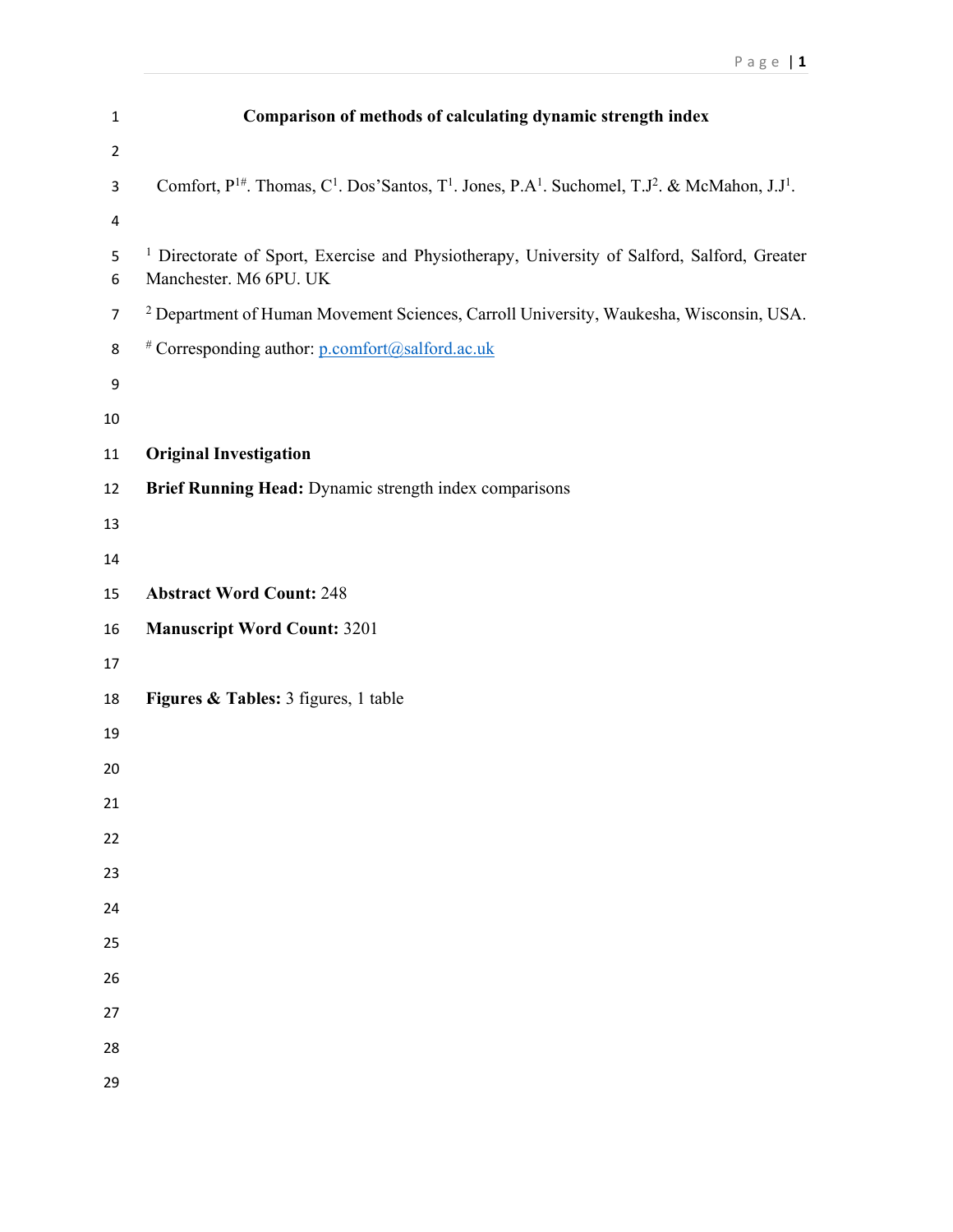#### **Comparison of methods of calculating dynamic strength index**

#### **Abstract**

 **Purpose:** To determine the reliability and variability of dynamic strength index (DSI) calculated from squat jump (SJ) (DSI-SJ) versus countermovement jump (CMJ) (DSI-CMJ) peak force (PF) and to compare DSI values between methods. **Methods:** Male youth soccer 36 and rugby league players ( $n = 27$ ; age  $= 17.2 \pm 0.7$  years; height  $= 173.9 \pm 5.7$  cm; body mass  $37 = 71.1 \pm 7.2$  kg) performed 3 trials of the SJ, CMJ and isometric mid-thigh pull (IMTP), on two separate days. DSI was calculated by dividing the PF during each jump by the IMTP PF. **Results:** DSI-SJ exhibited moderate (intraclass correlation coefficient (ICC) = 0.419) within-40 session reliability and high variability (percentage coefficient of variation  $(\%CV) = 15.91$ ) 41 during session one; however, this improved noticeably during session two (ICC =  $0.948$ ; %CV  $42 = 4.03$ ). Contrastingly, DSI-CMJ showed nearly perfect within-session reliability (ICC = 43  $0.920-0.952$ ) and low variability (%CV = 3.80-4.57) for both sessions. Moreover, DSI-SJ 44 values demonstrated a small yet significant increase between sessions  $(P = 0.01, d = 0.37)$ , whereas only a trivial and non-significant increase was observed for DSI-CMJ between 46 sessions ( $P = 0.796 d = 0.07$ ). Between-session reliability was very high for the DSI-SJ (ICC  $47 = 0.741$ ) and nearly perfect for the DSI-CMJ (ICC = 0.924). There was no significant or 48 meaningful difference  $(P = 0.261; d = 0.12)$  between DSI-SJ  $(0.82 \pm 0.18)$  and DSI-CMJ  $(0.84$  $\pm 0.15$ ). **Conclusions:** Practitioners should use DSI-CMJ as it is a more reliable measure than DSI-SJ, although it produces similar ratios. 

- 
- 
- 

- 
- 

 

- 
- 
- 
- 
- 

- 
- 
- 
- 
-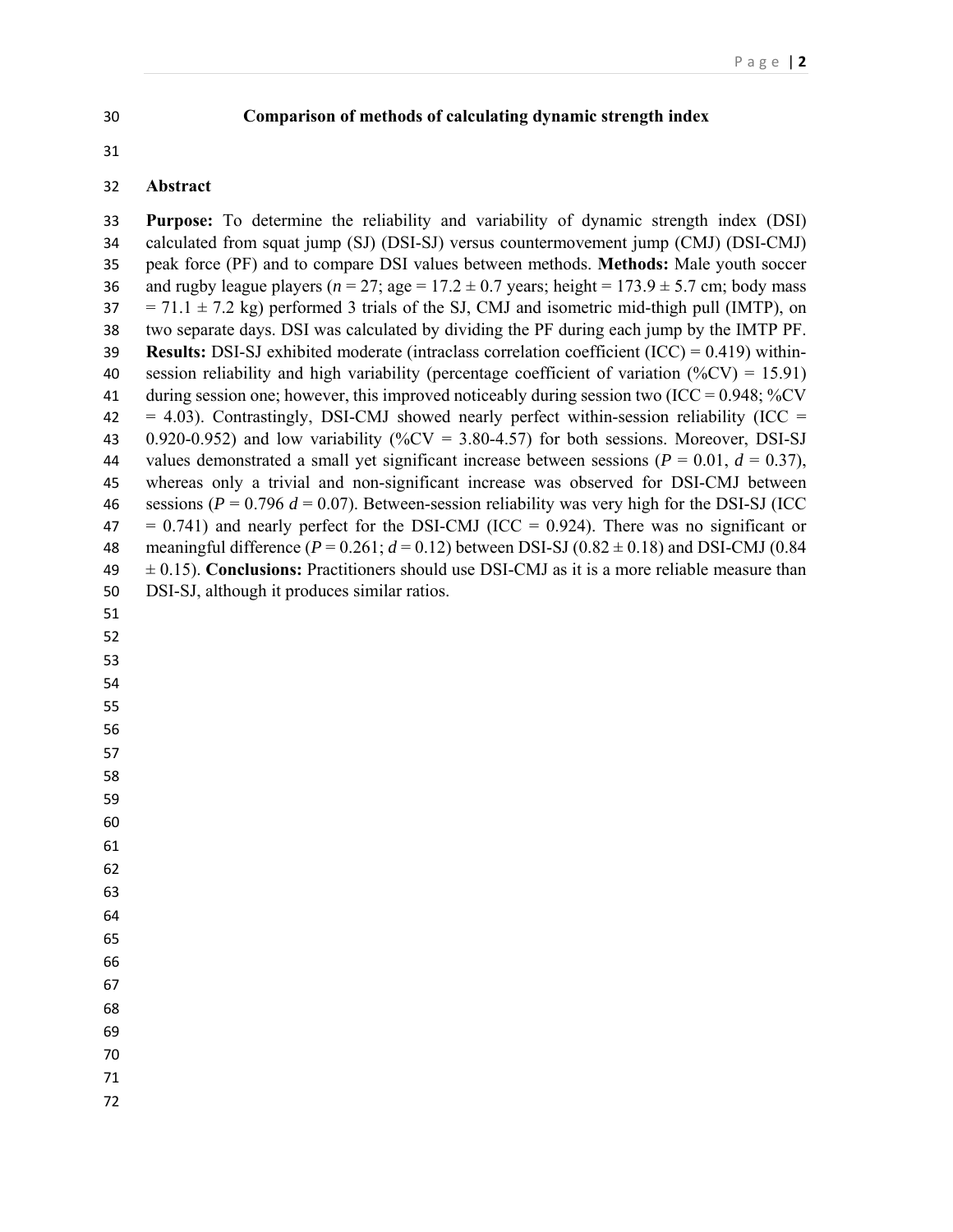### **Introduction**

 Strength has been shown to underpin performance in numerous athletic tasks,<sup>1</sup> including 75 sprint,<sup>2-4</sup> jump<sup>5, 6</sup> and change of direction performance.<sup>6-8</sup> However, strength is commonly assessed using a variety of methods, including one repetition maximum (1RM) testing, during 77 different compound exercises,  $2^{4,6}$  and peak force (PF) assessed during the isometric mid-thigh 78 pull  $(IMTP)^{5, 9, 10}$  and the isometric squat.<sup>11</sup>

 While 1RM assessments are easy to conduct, can be incorporated within scheduled training sessions, demonstrate high reliability<sup>12, 13</sup> and are regularly used to prescribe training intensity, such testing can be fatiguing and only provide a maximal load lifted. In contrast, minimal fatigue is likely to result from performance of the IMTP, and additional information regarding 83 rate of force development (RFD)  $^{14, 15}$ , impulse, and force produced across specific epochs (e.g.  $0-100$ ,  $0-150$ ,  $0-200$  ms) can be determined  $15-17$ . Such information may provide the practitioner with greater information regarding the athlete's ability to express not only maximal force, but their ability to rapidly produce force. It is worth noting however, that the reliability of the RFD calculation during the IMTP has been questioned, with peak RFD over short epochs (2-50 ms) 88 being suggested to be the most reliable of the available measures.<sup>14</sup>

- To provide greater insight into an athlete's training status, the ratio of ballistic PF, produced during a squat jump (SJ) or a countermovement jump (CMJ), and PF during the IMTP has been 91 discussed within the literature.<sup>9, 10, 18-21</sup> This ratio is commonly referred to as the dynamic strength index (DSI) or the dynamic strength deficit and has been reported to be highly reliable (intraclass correlation coefficient (ICC) 0.952-0.987) with low variability (2.01-4.60% 94 coefficient of variation percentage  $(CV%)$ .<sup>19, 22</sup> Recommendations for interpreting the ratio 95 suggest focusing on ballistic force production when the ratio is low  $(0.60)$  and maximal 96 strength development when the ratio is high  $(> 0.80)$ .<sup>19</sup> However, it is important to note that in athletes with low relative strength, developing relative strength may be more advantageous 98 than focussing on achieving a specific ratio.<sup>23, 24</sup>
- As the calculation of DSI using both PF attained during the SJ and CMJ has been reported within the literature, it is important to determine whether the differences in these methods affects not only the reliability and variability of the measures, but also the resultant DSI ratios. Due to the CMJ incorporating the stretch-shortening cycle (SSC), it is likely that the PF will 103 be higher when compared to the PF attained during the  $SI^{25, 26}$  Additionally, it is not clear from the studies that have used the CMJ, if the PF was obtained during the braking or 105 propulsive phase which may affect the resultant  $PF$ , <sup>9, 10, 20, 21</sup> as the phase in which PF occurs differs between individuals. The aim of this study, therefore, was to determine the reliability and variability of DSI ratios when calculated based on PF attained during the SJ (DSI-SJ) and CMJ (DSI-CMJ) and to compare the resultant DSI values between methods. It was hypothesised that both methods would be reliable, both within- and between sessions, with greater values derived from DSI-CMJ due to the higher PF compared to the DSI-SJ calculation, due to the use of the SSC during the CMJ.
-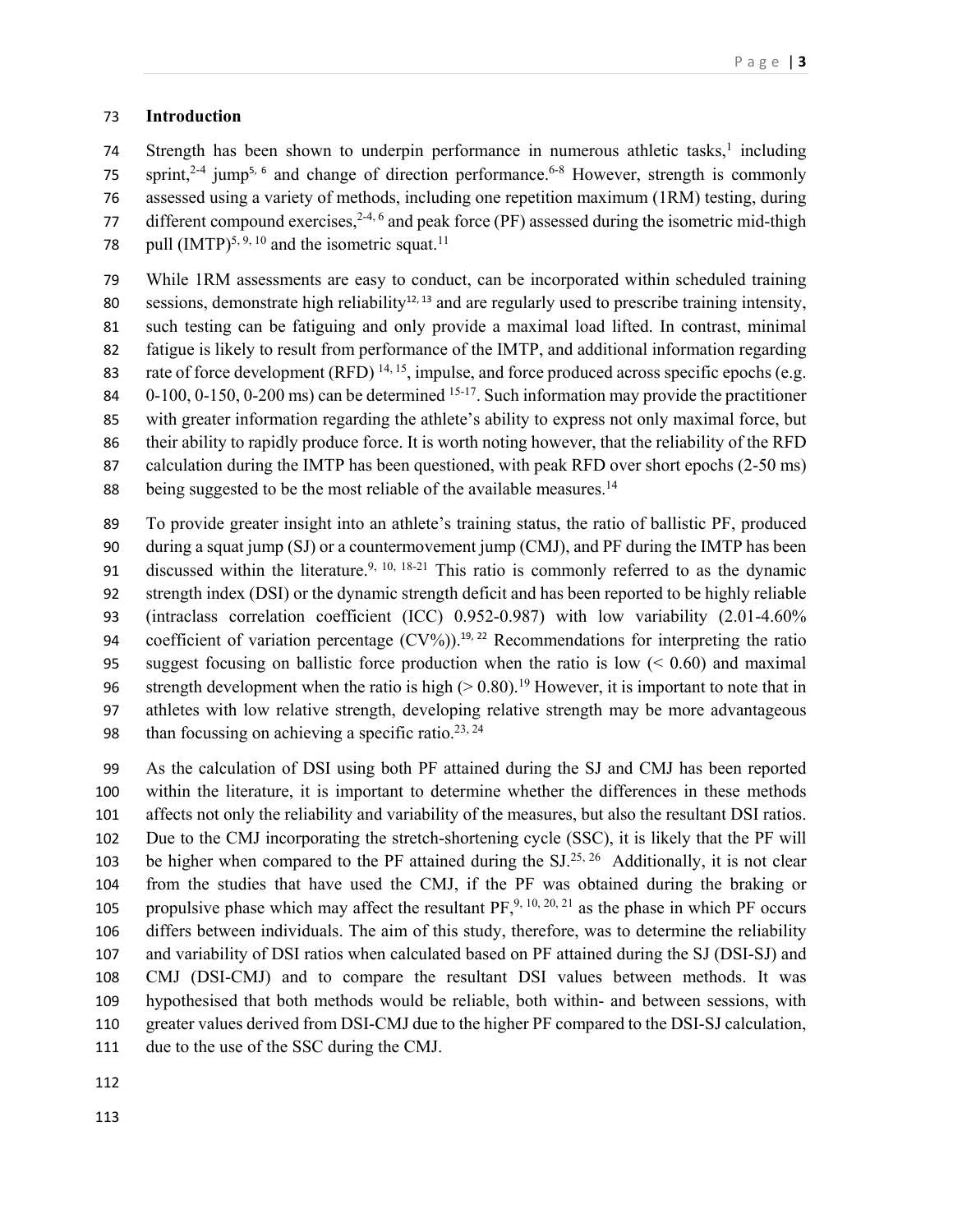### **Methods**

### **Subjects**

116 Male professional youth soccer and rugby league players  $(n = 27;$  age =  $17.2 \pm 0.7$  years; height 117 = 173.9  $\pm$  5.7 cm; body mass = 71.1  $\pm$  7.2 kg) participated in this study. All participants provided written informed consent, with consent from the parent or guardian of all subject under the age of 18 years. The study procedures were approved by the University Institutional Review Board, and procedures conformed to the Declaration of Helsinki.

# **Procedures**

 To determine between session reliability, participants were assessed on two separate occasions, at the same time of day, 7 days apart. Testing was conducted within the first 4 weeks of the season, during which time all participants were in full training comprising all the elements of performance including four sport-specific skill based training sessions, plus two lower body resistance training sessions each week. At the time of testing, participants had completed a 4-

week strength mesocycle and were in the middle of a 4-week power mesocycle.

 All athletes rested the day before testing and were asked to attend testing in a fed and hydrated state, similar to their normal practices before training. On arrival, all participants had their height (Stadiometer; Seca, Birmingham, United Kingdom) and body mass assessed (Seca Digital Scales, Model 707), measured to the nearest 0.1 kg and 0.1 cm, respectively. After performing a standardized dynamic warm up, which they were familiar with from all previous off-field training sessions, they performed three maximal effort SJ and CMJ trials, followed by three IMTPs, with five minutes of rest between each test.

 Data from the second day of testing was used to compare between DSI-SJ and DSI-CMJ and to determine any relationships between the two methods.

# **Jump Testing**

 Both the SJ and CMJ trials were performed with the subjects standing on a force platform (type: 9286AA, dimensions 600 mm x 400 mm, Kistler Instruments Inc., Amherst, NY, USA) sampling at 1000 Hz, interfaced with laptop computer running Bioware software (version 5.11, Kistler Instruments Inc., Amherst, NY, USA). Subjects were instructed to stand still for the initial one second of the data collection period (known as the silent period immediately prior 145 to performing the jumps)  $27,28$  to allow for the subsequent determination of body weight. The raw, unfiltered, vertical force-time data for each jump trial were exported as text files and 147 analysed, in line with previous recommendations to minimise sources of error, using a customised Microsoft Excel spreadsheet (version 2016, Microsoft Corp., Redmond, WA, USA).

 All jumps were performed whilst the subjects kept their hands on their hips, with any jumps that were inadvertently performed with the inclusion of arm swing omitted and additional trials performed after one minute of rest. For the SJ, subjects were instructed to squat down to a self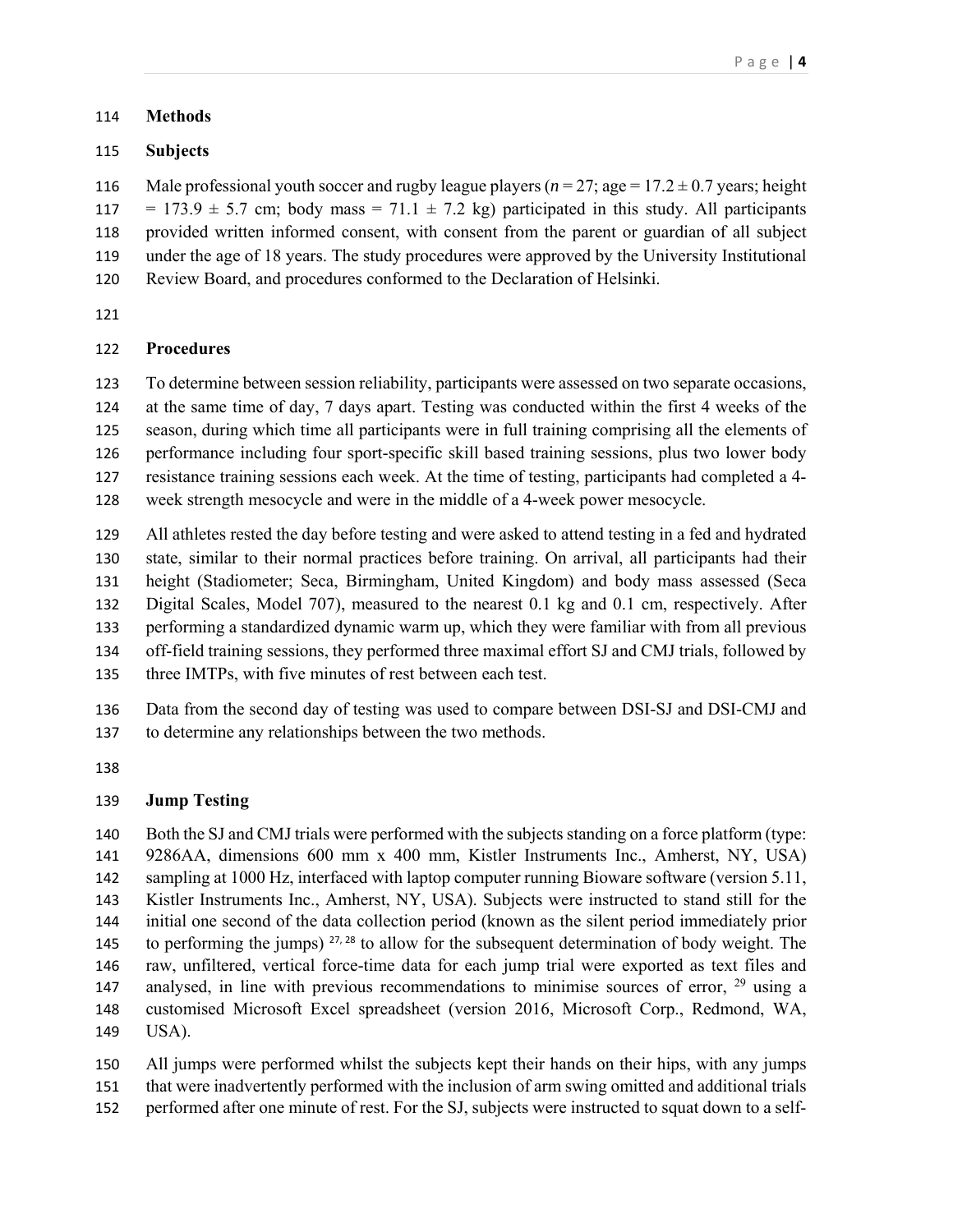selected depth (approximately 90°), pause for a count of three and then jump as fast and as high as possible, without performing any preparatory countermovement. Resultant force-time data was visually inspected to determine if any countermovement had been performed, and if it had, subjects repeated the trial after one minute of rest. Subsequent analysis of the SJ force-time data revealed that no trial exceeded the threshold used to determine a countermovement (five 158 times the standard deviation of body weight, as derived during the silent period),  $27,30$  as described below. For the CMJ subjects were instructed to aim to jump as high as possible, performing a rapid dip, to a self-selected depth, which they believed would achieve their greatest jump height. To aid the standardisation of instructions and procedures all, assessments were performed by the same experienced researcher.

 The start of the jumps were identified in line with current recommendations where the onset of movement for each jump trial was considered to have occurred 30 milliseconds prior to the instant when vertical force had reduced (CMJ) or increased (SJ) by five times the standard 166 deviation of body weight, as derived during the silent period.<sup>27, 30</sup> The interpretation of the CMJ force-time curves attained in this study is in line with recent research.<sup>30</sup> Instantaneous centre of mass (COM) velocity was calculated by dividing vertical force (excluding body weight) by body mass and then integrating the product using the trapezoid rule. The concentric phase of the CMJ and SJ was then defined as occurring between the instant at which COM velocity 171 exceeded  $0.01 \text{ m} \cdot \text{s}^{-1}$  and take-off.<sup>30</sup> The instant of take-off was defined as the instant in time when vertical force was less than five times the standard deviation of the flight force following 173 the onset of movement.<sup>27</sup> It was important to clearly identify the concentric peak force (propulsive phase) during the CMJ rather than the eccentric peak force (braking phase) (Figure 175 1), to ensure that this is comparable with the SJ which has no eccentric phase. Concentric PF was defined as the maximum value attained during the propulsion phase of the jumps. Jump 177 height was derived from vertical velocity at take-off with take-off.<sup>28, 30</sup>

- 
- 
- [\*\*\*Insert figure 1 here\*\*\*]
- 
- 

# **Isometric Mid-Thigh Pull Testing**

 The IMTP was performed using a portable force platform (type: 9286AA, dimensions 600 mm x 400 mm, Kistler Instruments Inc., Amherst, NY, USA) sampling at 1000 Hz, interfaced with laptop computer running Bioware software (version 5.11, Kistler Instruments Inc., Amherst, NY, USA). Raw force-time was subsequently exported and analysed in a custom-made Microsoft Excel spreadsheet. Subjects adopted a posture which replicated the position at which they would start the second pull phase of the clean, with their knee and hip angles within 140- 191 150 $^{\circ}$ , in line with previous research.<sup>31, 32</sup> An immovable, collarless cold rolled steel bar was positioned around mid-thigh, just below the crease of the hip, using a portable IMTP rig (Fitness Technology, Adelaide, Australia). Once the bar height was established, the athletes stood on the force platform, and their hands were strapped to the bar using standard lifting straps. The height of the bar and the resultant joint angles were replicated between trials and between testing sessions.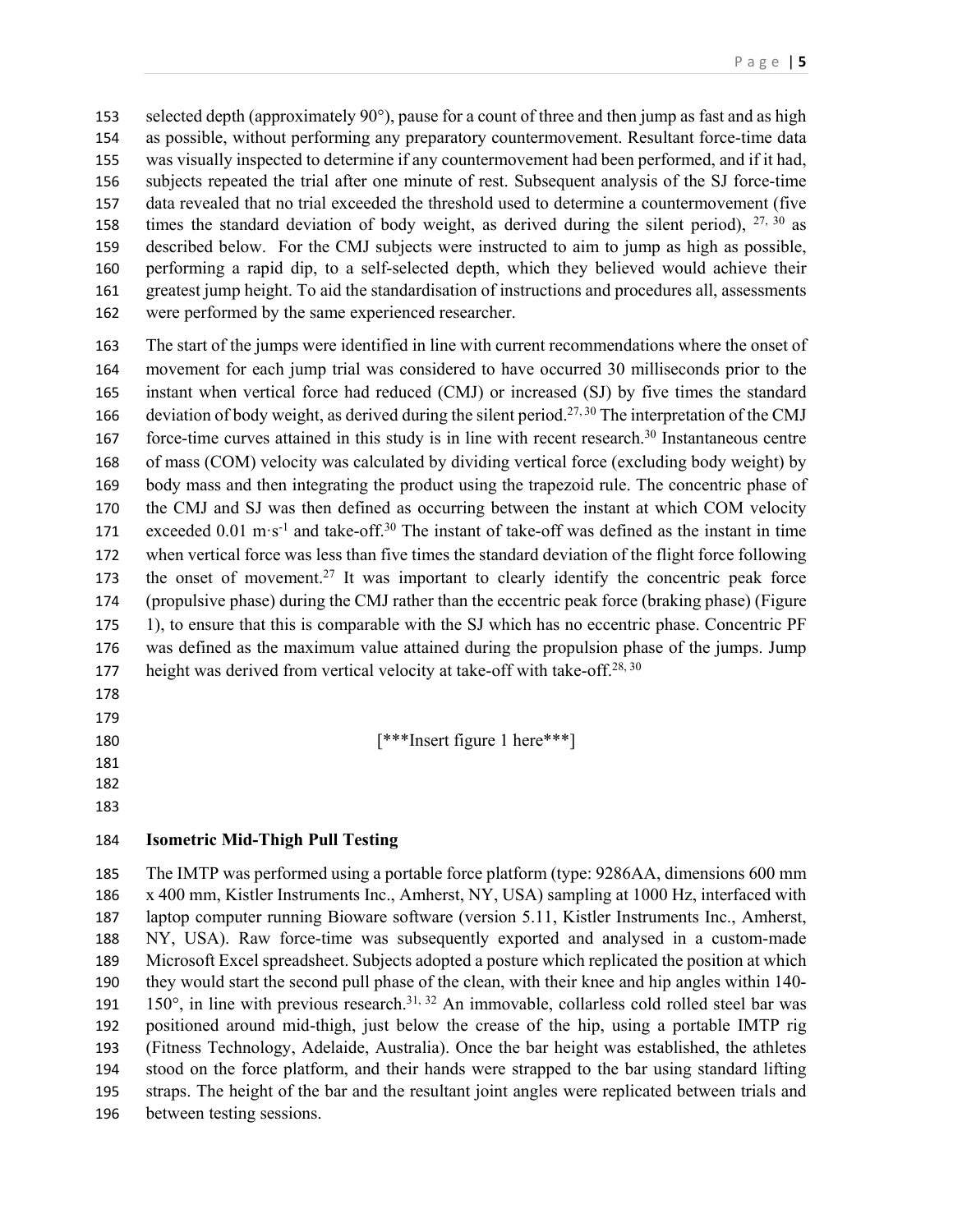Each athlete performed two warm-up pulls, one at 50% and one at 75% of the athlete's perceived maximum effort, separated by one minute of rest. Once body position was stable (verified by visual inspection of the force trace), the subject was given a countdown of "3, 2, 1, Pull." Minimal pretension was allowed to ensure that there was no slack in the subject's body or IMTP rig before initiation of the pull. Athletes performed three maximal IMTP, with the instruction to pull against the bar with maximal effort pulling as fast and hard as possible, and push the feet down into the force platform. Each maximal IMTP trial was performed for five seconds, and all athletes were given strong verbal encouragement during each trial. Two minutes of rest was given between the maximal effort pulls. Trials were repeated if the PF 206 values varied by  $>$  250 N in line with previous research.<sup>16, 17, 31, 32</sup> The maximum force recorded from the force-time curve during the five-second IMTP trial was reported as the PF. Each of the 3 trials was used to determine within session reliability, with the mean of the best two trials, based on PF, used to compare between sessions, in line with previous research.<sup>31, 32</sup>

 The DSI was calculated by dividing jump PF by IMTP PF, with DSI-SJ using PF from the SJ and DSI-CMJ using PF from the CMJ.

#### **Statistical Analyses**

 Within- and between-session reliability of dependent variables was examined using the ICC, 215 and typical error of measurement (TE) expressed as a CV%. A CV of  $\leq 10\%$  was considered 216 to be reflective of acceptable variability.<sup>33</sup> Specifically, a two-way random effects model ICC was used to determine within- and between-session reliability (internal consistency), with paired samples t-tests and Cohen's *d* effect sizes used to determine if any differences occurred between days, between the two methods of calculating DSI (DSI-SJ and DSI-CMJ) and between PF achieved during the SJ and CMJ. Finally, Pearson's correlation was performed to determine the relationship between both methods of assessing DSI, based on the resultant values from the second day of testing, due to the higher reliability and lower variability observed.

- 224 To assess the magnitude of the ICC, the values were interpreted as low  $( $0.30$ ), moderate (0.30-$  0.49), high (0.50-0.69), very high (0.70-0.89), nearly perfect (0.90-0.99), and perfect (1.0), respectively.34 The magnitude of differences, as determined using Cohen's *d*, between sessions 227 were classified as trivial  $(\leq 0.19)$ , small  $(0.20 - 0.59)$ , moderate  $(0.60 - 1.19)$ , large  $(1.20 - 0.59)$
- 228 1.99), and very large  $(2.0 4.0)^{35}$

 Normality of data was assessed by Shapiro–Wilk statistic and Q-Q plot analysis. Relationships between variables were determined using Pearson's product-moment correlation coefficients. 231 Correlations were evaluated as follows: small  $(0.10 - 0.29)$ , moderate  $(0.30 - 0.49)$ , large  $(0.50$ 232 − 0.69), very large (0.70 − 0.89), nearly perfect (0.90 − 0.99), and perfect (1.0).<sup>35</sup> Statistical analyses were conducted using SPSS software (version 23.0; SPSS, Inc.) with an alpha level 234 of  $P \le 0.05$ .

#### **Results**

 DSI-SJ showed poor to moderate within-session reliability and high variability during session one; however, this improved during session two resulting in nearly perfect within-session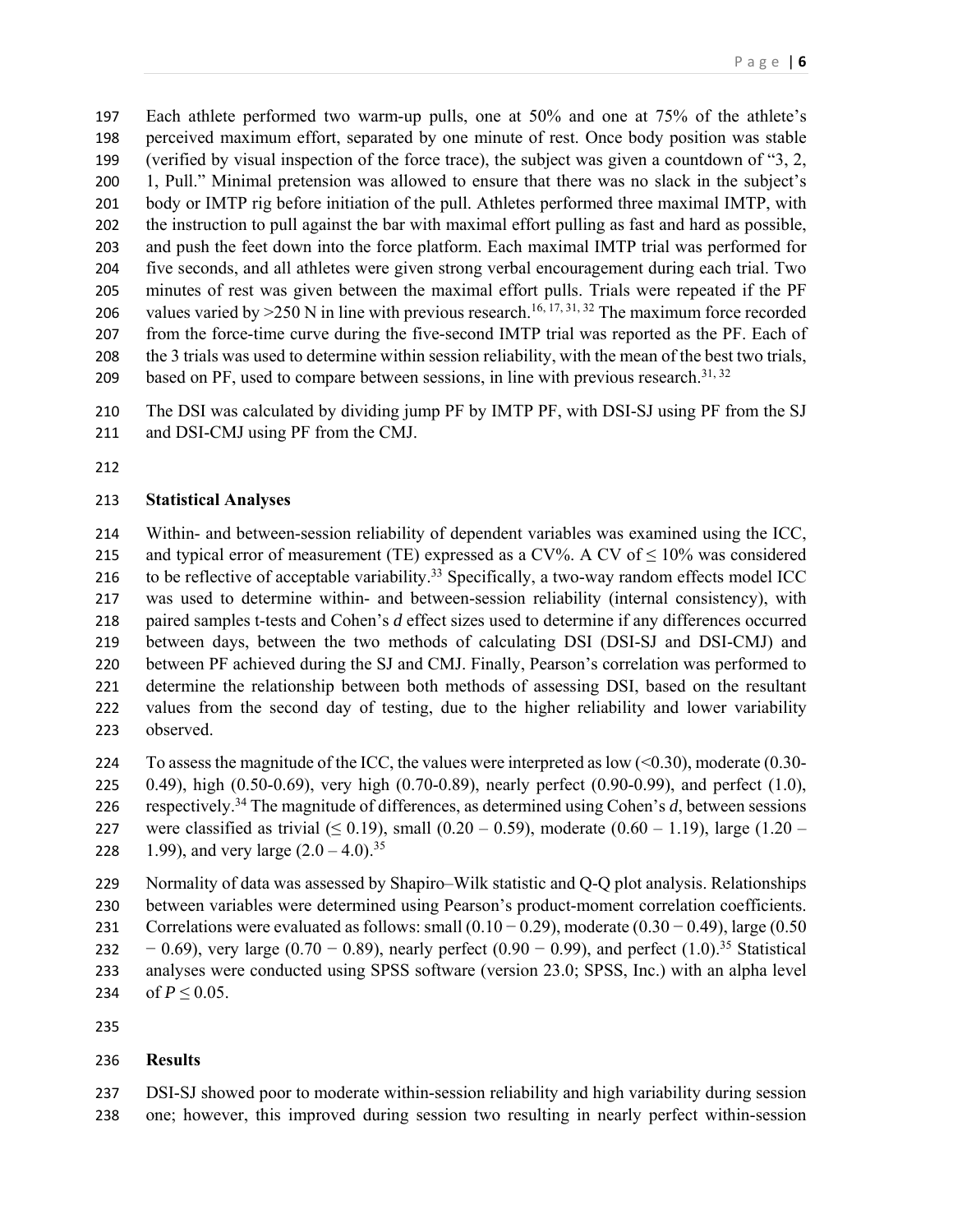reliability and reduced variability (Table 1). In contrast, DSI-CMJ showed nearly perfect within-session reliability and low variability for both testing sessions. Moreover, DSI-SJ demonstrated a small yet significant increase between sessions, whereas there was only a trivial and non-significant increase in DSI-CMJ between sessions (Table 1). Between-session 243 reliability was very high for the DSI-SJ ( $ICC = 0.741$ ) and nearly perfect for the DSI-CMJ 244  $(ICC = 0.924)$ . [\*\*\*Insert Table 1 here\*\*\*] There was no significant or meaningful difference (*P* = 0.261; *d* = 0.12) between DSI-SJ (0.82 251  $\pm$  0.18) and DSI-CMJ (0.84  $\pm$  0.15) (Figure 2), with a trivial and non-significant difference (*P* 252 =  $0.272$ ;  $d = 0.19$ ) in PF between the SJ (1789  $\pm$  350 N) and the CMJ (1854  $\pm$  345 N). The results of Pearson's correlation analysis showed a very large positive relationship (*r* = 0.797; 254  $R^2 = 0.635$ ) between DSI-SJ and DSI-CMJ (Figure 3). [\*\*\*Insert figure 2 here\*\*\*] [\*\*\*Insert figure 3 here\*\*\*] **Discussion** 

 This study examined the reliability and variability of DSI-SJ and DSI-CMJ and compared the resultant DSI values between methods. The DSI-SJ demonstrated improved reliability and reduced variability between sessions, with a small and significant increase in values between sessions. In contrast, there was no notable change in reliability and variability, or any meaningful or significant change in DSI-CMJ between sessions (Table 1), highlighting that DSI-CMJ is a more stable method of assessing DSI compared to DSI-SJ. In contrast to our hypotheses, there was no meaningful or significant difference between DSI-SJ and DSI-CMJ, with strong associations between DSI values determined using either method.

 The greater variability and lower reliability observed for DSI-SJ is likely due to the difficulties associated with subjects consistently performing the SJ, without any countermovement, while attempting to jump as high as possible from a static squat position. It is therefore plausible that greater familiarisation with the SJ is required, which is likely to improve the reliability and reduce the variability of the performances, as observed during the second day of testing. In line 281 with previous observations,  $25, 26$  the inclusion of the countermovement during the CMJ resulted in a higher PF (3.6%) than that observed during the SJ, although this difference was trivial and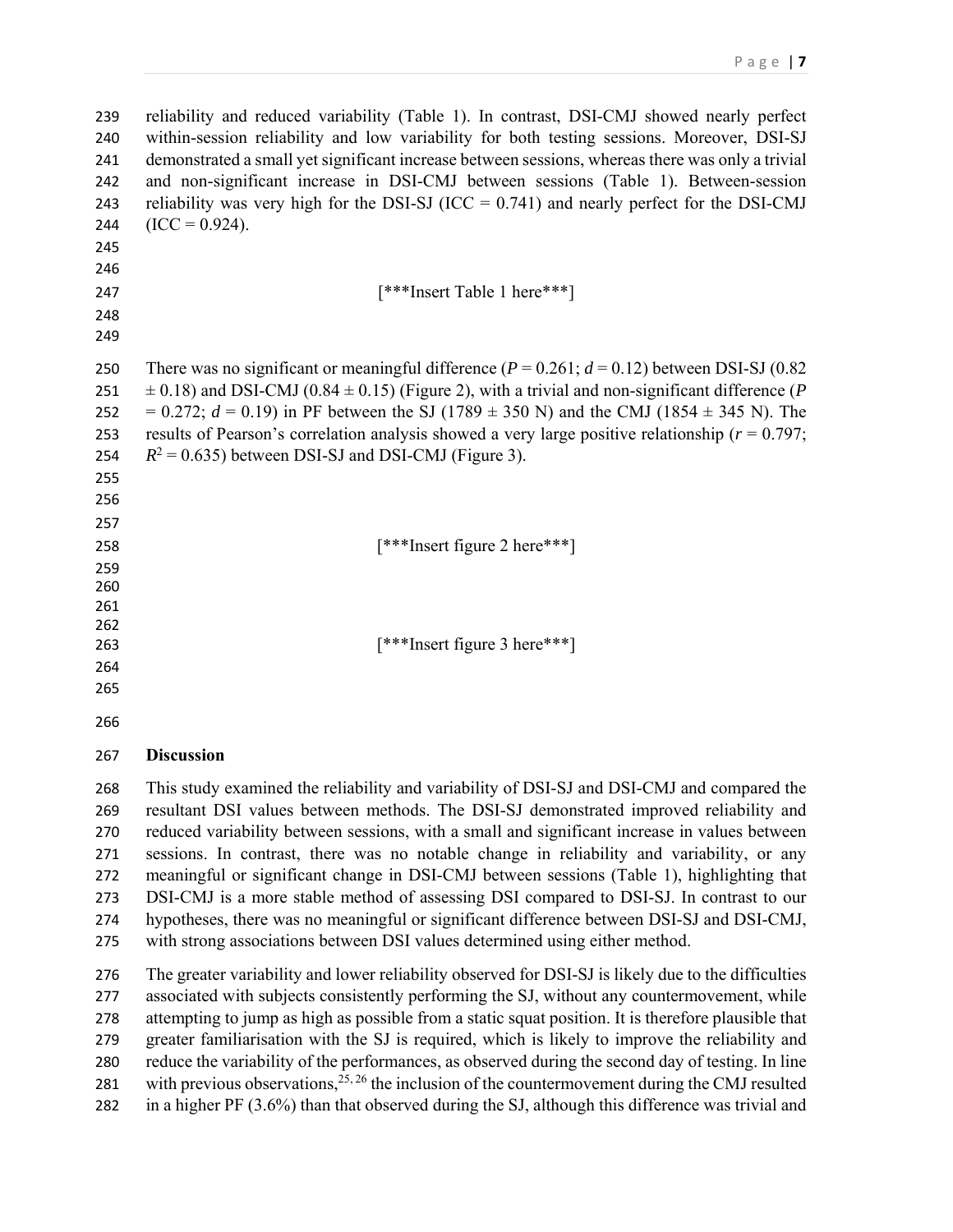non-significant. This non-significant difference in PF between the CMJ and SJ explain the trivial and non-significant differences in DSI-CMJ and DSI-SJ. In contrast, and as expected, a moderate and significantly greater jump height (12%) was achieved during the CMJ compared to the SJ, most likely due to the utilisation of the SSC resulting in increased force from the neurological potentiation and contribution from the elastic components.

 The reliability and variability values in the current study are in line with those previously 289 reported,<sup>19, 22</sup> although the reliability of the DSI-SJ from session one shows notably lower 290 reliability and much higher variability than presented in previous research.<sup>19, 22</sup> This higher variability in the DSI-SJ, during session one, with an increased reliability and reduced variability during session two suggests a potential learning effect during the SJ. However, further research is needed to examine potential learning effects on SJ performance.

 Given that CMJ testing is one of the most commonly used tools in athlete monitoring, it may be preferable to use DSI-CMJ ratios compared to DSI-SJ. In addition to DSI, the CMJ offers the opportunity to assess a variety of other performance characteristics that may not be possible 297 with the SJ, namely the reactive strength index-modified.<sup>36</sup> Measuring both DSI and reactive strength index-modified will allow practitioners to assess both isometric and dynamic force 299 production as well as the ability to utilise the SSC, respectively.<sup>37</sup> Such an approach may provide a more comprehensive assessment of an athlete's force production qualities.

 The use of only three trials for each of the jumps, especially during the initial testing session, is a potential limitation of this investigation, due to the low reliability and high variability observed during the SJ. While such an approach is ecologically valid, and in line with applied practice, it is suggested that future research consider applying a similar approach to that 305 commonly used with the IMTP, <sup>16, 17, 31, 32</sup> where a specific force threshold (<250 N) is used to determine if trials are acceptable. Additionally, future research should adopt a precise method to determine and standardise the squat depth during the performance of the SJ, which may aid in improving reliability and reducing variability of such performance.

# **Practical Applications**

 The results of the current study provide options to practitioners who would like to use DSI as an athlete monitoring tool. Both DSI-CMJ and DSI-SJ are reliable measures that give practitioners information regarding the ability of an athlete to produce maximal force during isometric and dynamic tasks. However, DSI-CMJ may provide a more consistent measurement as compared to DSI-SJ due to potential learning effects. Moreover, utilising a CMJ as opposed to a SJ may allow for the assessment of other force production characteristics.

 $Based$  on previous recommendations,<sup>19</sup> it would appear that the athletes in the current study, on average, should focus on developing greater levels of muscular strength. However, it is important to note that training recommendations should be made on an individual basis. In addition, practitioners should be aware that while DSI ratios may help guide training decisions, a paucity of research has been completed on the long-term monitoring of DSI during lower and upper body tasks. Thus, further research is needed that focuses on how specific types of training affect DSI ratios and how DSI ratios relate to other sport performance characteristics.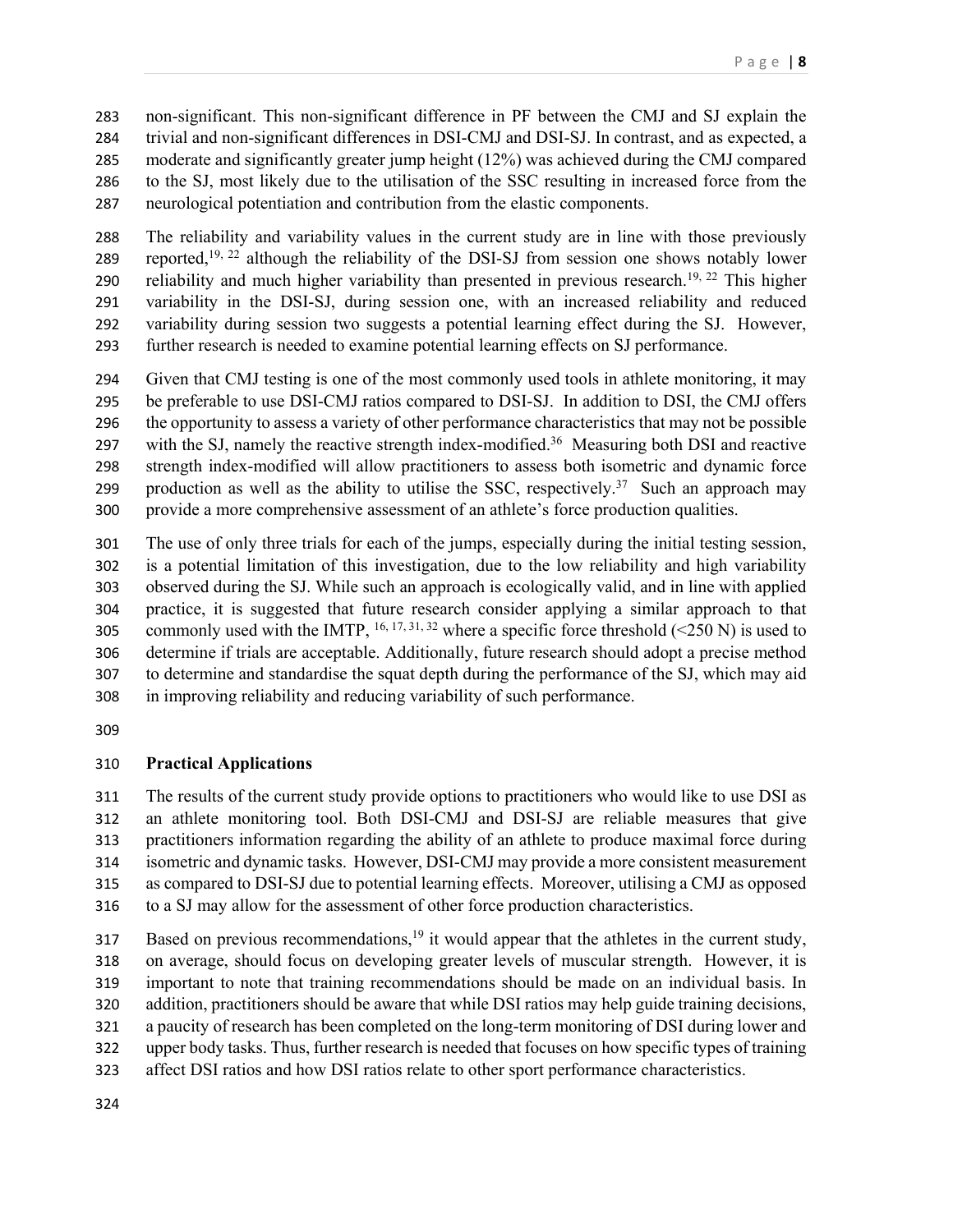| 325                      | <b>Conclusions</b>                                                                                                                                                                                                                                                                                                                                                                              |                                                                                                 |  |  |
|--------------------------|-------------------------------------------------------------------------------------------------------------------------------------------------------------------------------------------------------------------------------------------------------------------------------------------------------------------------------------------------------------------------------------------------|-------------------------------------------------------------------------------------------------|--|--|
| 326<br>327<br>328<br>329 | Based on the results of the current study it is suggested that DSI ratios are calculated based on<br>PF during the propulsion phase of the CMJ, as this is more reliable and less variable compared<br>to PF during the SJ. In addition, it is also easier to standardise performance of the CMJ<br>compared to ensuring that athletes do not initiate the SJ with any form of countermovement. |                                                                                                 |  |  |
| 330                      |                                                                                                                                                                                                                                                                                                                                                                                                 |                                                                                                 |  |  |
| 331<br>332               | Acknowledgements: The authors would like to thank the athletes for their participation and their<br>respective clubs for permitting the collection and use of the data.                                                                                                                                                                                                                         |                                                                                                 |  |  |
| 333                      | No funding was received in support of this study and the authors have no conflict of interest.                                                                                                                                                                                                                                                                                                  |                                                                                                 |  |  |
| 334                      |                                                                                                                                                                                                                                                                                                                                                                                                 |                                                                                                 |  |  |
| 335                      |                                                                                                                                                                                                                                                                                                                                                                                                 |                                                                                                 |  |  |
| 336                      |                                                                                                                                                                                                                                                                                                                                                                                                 |                                                                                                 |  |  |
| 337                      |                                                                                                                                                                                                                                                                                                                                                                                                 |                                                                                                 |  |  |
| 338                      |                                                                                                                                                                                                                                                                                                                                                                                                 |                                                                                                 |  |  |
| 339                      | <b>References</b>                                                                                                                                                                                                                                                                                                                                                                               |                                                                                                 |  |  |
| 340                      | 1.                                                                                                                                                                                                                                                                                                                                                                                              | Suchomel TJ, Nimphius S, Stone MH. The Importance of Muscular Strength in Athletic              |  |  |
| 341                      |                                                                                                                                                                                                                                                                                                                                                                                                 | Performance. Sports Med. 2016;46(10):1419-1449.                                                 |  |  |
| 342                      | 2.                                                                                                                                                                                                                                                                                                                                                                                              | Comfort P, Bullock N, Pearson SJ. A comparison of maximal squat strength and 5-, 10-, and       |  |  |
| 343                      |                                                                                                                                                                                                                                                                                                                                                                                                 | 20-meter sprint times, in athletes and recreationally trained men. J Strength Cond Res.         |  |  |
| 344                      |                                                                                                                                                                                                                                                                                                                                                                                                 | 2012;26(4):937-940.                                                                             |  |  |
| 345                      | 3.                                                                                                                                                                                                                                                                                                                                                                                              | Comfort P, Haigh A, Matthews MJ. Are Changes in Maximal Squat Strength During Preseason         |  |  |
| 346                      |                                                                                                                                                                                                                                                                                                                                                                                                 | Training Reflected in Changes in Sprint Performance in Rugby League Players? J Strength         |  |  |
| 347                      |                                                                                                                                                                                                                                                                                                                                                                                                 | Cond Res. 2012;26(3):772-776.                                                                   |  |  |
| 348                      | 4.                                                                                                                                                                                                                                                                                                                                                                                              | Styles WJ, Matthews MJ, Comfort P. Effects of Strength Training on Squat and Sprint             |  |  |
| 349                      |                                                                                                                                                                                                                                                                                                                                                                                                 | Performance in Soccer Players. J Strength Cond Res. 2015;30(6):1534-1539.                       |  |  |
| 350                      | 5.                                                                                                                                                                                                                                                                                                                                                                                              | Thomas C, Jones PA, Rothwell J, Chiang CY, Comfort P. An Investigation Into the Relationship    |  |  |
| 351                      |                                                                                                                                                                                                                                                                                                                                                                                                 | Between Maximum Isometric Strength and Vertical Jump Performance. J Strength Cond Res.          |  |  |
| 352                      |                                                                                                                                                                                                                                                                                                                                                                                                 | 2015;29(8):2176-2185.                                                                           |  |  |
| 353                      | 6.                                                                                                                                                                                                                                                                                                                                                                                              | Hori N, Newton RU, Andrews WA, Kawamori N, McGuigan MR, Nosaka K. Does Performance              |  |  |
| 354                      |                                                                                                                                                                                                                                                                                                                                                                                                 | of Hang Power Clean Differentiate Performance of Jumping, Sprinting, and Changing of            |  |  |
| 355                      |                                                                                                                                                                                                                                                                                                                                                                                                 | Direction? J Strength Cond Res. 2008;22(2):412-418                                              |  |  |
| 356                      | 7.                                                                                                                                                                                                                                                                                                                                                                                              | Nimphius S, McGuigan MR, Newton RU. Relationship between strength, power, speed, and            |  |  |
| 357                      |                                                                                                                                                                                                                                                                                                                                                                                                 | change of direction performance of female softball players. J Strength Cond Res.                |  |  |
| 358                      |                                                                                                                                                                                                                                                                                                                                                                                                 | 2010;24(4):885-895.                                                                             |  |  |
| 359                      | 8.                                                                                                                                                                                                                                                                                                                                                                                              | Spiteri T, Nimphius S, Hart NH, Specos C, Sheppard JM, Newton RU. Contribution of strength      |  |  |
| 360                      |                                                                                                                                                                                                                                                                                                                                                                                                 | characteristics to change of direction and agility performance in female basketball athletes. J |  |  |
| 361                      |                                                                                                                                                                                                                                                                                                                                                                                                 | Strength Cond Res. 2014;28(9):2415-2423.                                                        |  |  |
| 362                      | 9.                                                                                                                                                                                                                                                                                                                                                                                              | Secomb JL, Lundgren LE, Farley OR, Tran TT, Nimphius S, Sheppard JM. Relationships              |  |  |
| 363                      |                                                                                                                                                                                                                                                                                                                                                                                                 | Between Lower-Body Muscle Structure and Lower-Body Strength, Power, and Muscle-                 |  |  |
| 364                      |                                                                                                                                                                                                                                                                                                                                                                                                 | Tendon Complex Stiffness. J Strength Cond Res. 2015;29(8):2221-2228.                            |  |  |
| 365                      | 10.                                                                                                                                                                                                                                                                                                                                                                                             | Secomb JL, Nimphius S, Farley OR, Lundgren L, Tran TT, Sheppard JM. Lower-Body Muscle           |  |  |
| 366                      |                                                                                                                                                                                                                                                                                                                                                                                                 | Structure and Jump Performance of Stronger and Weaker Surfing Athletes. Int J Sports            |  |  |
| 367                      |                                                                                                                                                                                                                                                                                                                                                                                                 | Physiol Perform. 2016; Published ahead of print.                                                |  |  |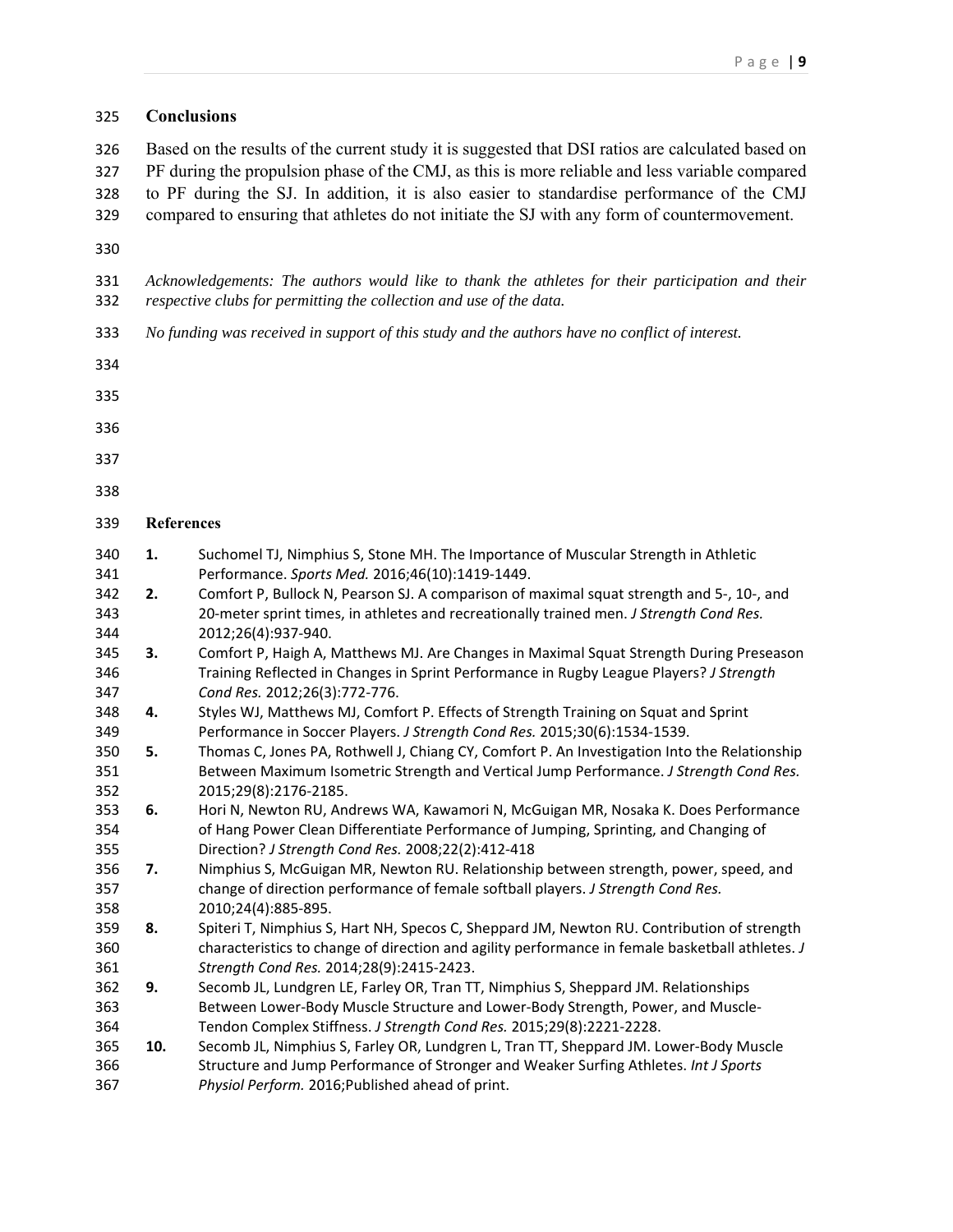| 368 | 11. | Nuzzo JL, McBride JM, Cormie P, McCaulley GO. Relationship between countermovement            |
|-----|-----|-----------------------------------------------------------------------------------------------|
| 369 |     | jump performance and multijoint isometric and dynamic tests of strength. J Strength Cond      |
| 370 |     | Res 2008;22(3):699-707.                                                                       |
| 371 | 12. | Faigenbaum AD, McFarland JE, Herman RE, et al. Reliability of the one-repetition-maximum      |
| 372 |     | power clean test in adolescent athletes. J Strength Cond Res. 2012;26(2):432-437.             |
| 373 | 13. | Comfort P, McMahon JJ. Reliability of Maximal Back Squat and Power Clean Performances in      |
| 374 |     | Inexperienced Athletes. J Strength Cond Res. 2015;29(11):3089-3096.                           |
| 375 | 14. | Haff GG, Ruben RP, Lider J, Twine C, Cormie P. A Comparison of Methods for Determining        |
| 376 |     | the Rate of Force Development During Isometric Mid-Thigh Clean Pulls. J Strength Cond Res.    |
| 377 |     | 2015;29(2):386-395.                                                                           |
| 378 | 15. | Dos'Santos T, Jones PA, Kelly J, McMahon JJ, Comfort P, Thomas C. Effect of Sampling          |
| 379 |     | Frequency on Isometric Midthigh-Pull Kinetics. Int J Sports Physiol Perform. 2016; 11(2):255- |
| 380 |     | 260.                                                                                          |
| 381 | 16. | Beckham G, Mizuguchi S, Carter C, et al. Relationships of isometric mid-thigh pull variables  |
| 382 |     | to weightlifting performance. J Sports Med Phys Fitness. 2013;53(5):573-581.                  |
| 383 | 17. | Beckham GK, Sato K, Mizuguchi S, Haff GG, Stone MH. Effect of Body Position on Force          |
| 384 |     | Production During the Isometric Mid-Thigh Pull. J Strength Cond Res. 2017; Published Ahead    |
| 385 |     | of Print.                                                                                     |
| 386 | 18. | Harris NK, Cronin J, Taylor K-L, Boris J, Sheppard J. Understanding Position Transducer       |
| 387 |     | Technology for Strength and Conditioning Practitioners. Strength & Conditioning Journal.      |
| 388 |     | 2010;32(4):66-79                                                                              |
| 389 | 19. | Sheppard J, Chapman D, Taylor K. An evaluation of a strength qulities assessment method       |
| 390 |     | for the lower body. Journal of Australian Strength & Conditioning. 2011;19(2):4-10.           |
| 391 | 20. | Secomb JL, Farley OR, Lundgren L, et al. Associations Between the Performance of Scoring      |
| 392 |     | Manouvres and Lower-Body Strength and Power in Elite Surfers. International Journal of        |
| 393 |     | Sports Science & Coaching. 2015;10(5):911-918.                                                |
| 394 | 21. | Secomb JL, Nimphius S, Farley OR, Lundgren L, Tran T, Sheppard J. Relationships between       |
| 395 |     | lower-body muscle structure and, lower-body strength, explosiveness and eccentric leg         |
| 396 |     | stiffness in adolescent athletes. Journal of Sports Science & Medicine. 2015;14(4):691-697.   |
| 397 | 22. | Thomas C, Jones PA, Comfort P. Reliability of the Dynamic Strength Index in Collegiate        |
| 398 |     | Athletes. Int J Sports Physiol Perform. 2015;10(5):542-545.                                   |
| 399 | 23. | Cormie P, McGuigan MR, Newton RU. Adaptations in athletic performance after ballistic         |
| 400 |     | power versus strength training. Med Sci Sports Exerc. 2010;42(8):1582-1598.                   |
| 401 | 24. | Cormie P, McGuigan MR, Newton RU. Influence Of Training Status On Power Absorption &          |
| 402 |     | Production During Lower Body Stretch-Shorten Cycle Movements. J Strength Cond Res.            |
| 403 |     | 2010;24(S):1.                                                                                 |
| 404 | 25. | Bosco C, Komi PV, Ito A. Prestretch potentiation of human skeletal muscle during ballistic    |
| 405 |     | movement. Acta Physiologica Scandinavica. 1981;111(2):135-140.                                |
| 406 | 26. | Bosco C, Viitasalo JT, Komi PV, Luhtanen P. Combined effect of elastic energy and             |
| 407 |     | myoelectrical potentiation during stretch-shortening cycle exercise. Acta Physiol Scand.      |
| 408 |     | 1982;114(4):557-565.                                                                          |
| 409 | 27. | Owen NJ, Watkins J, Kilduff LP, Bevan HR, Bennett MA. Development of a criterion method       |
| 410 |     | to determine peak mechanical power output in a countermovement jump. J Strength Cond          |
| 411 |     | Res. 2014;28(6):1552-1558.                                                                    |
| 412 | 28. | Moir GL. Three Different Methods of Calculating Vertical Jump Height from Force Platform      |
| 413 |     | Data in Men and Women. Measurement in Physical Education and Exercise Science.                |
| 414 |     | 2014;12(4):207-218.                                                                           |
| 415 | 29. | Street G, McMillan S, Board W, Rasmussen M, Heneghan JM. Sources of Error in Determining      |
| 416 |     | Countermovement Jump Height With the Impulse Method. J Applied Biomech.                       |
| 417 |     | 2001;17(1):43-54.                                                                             |
|     |     |                                                                                               |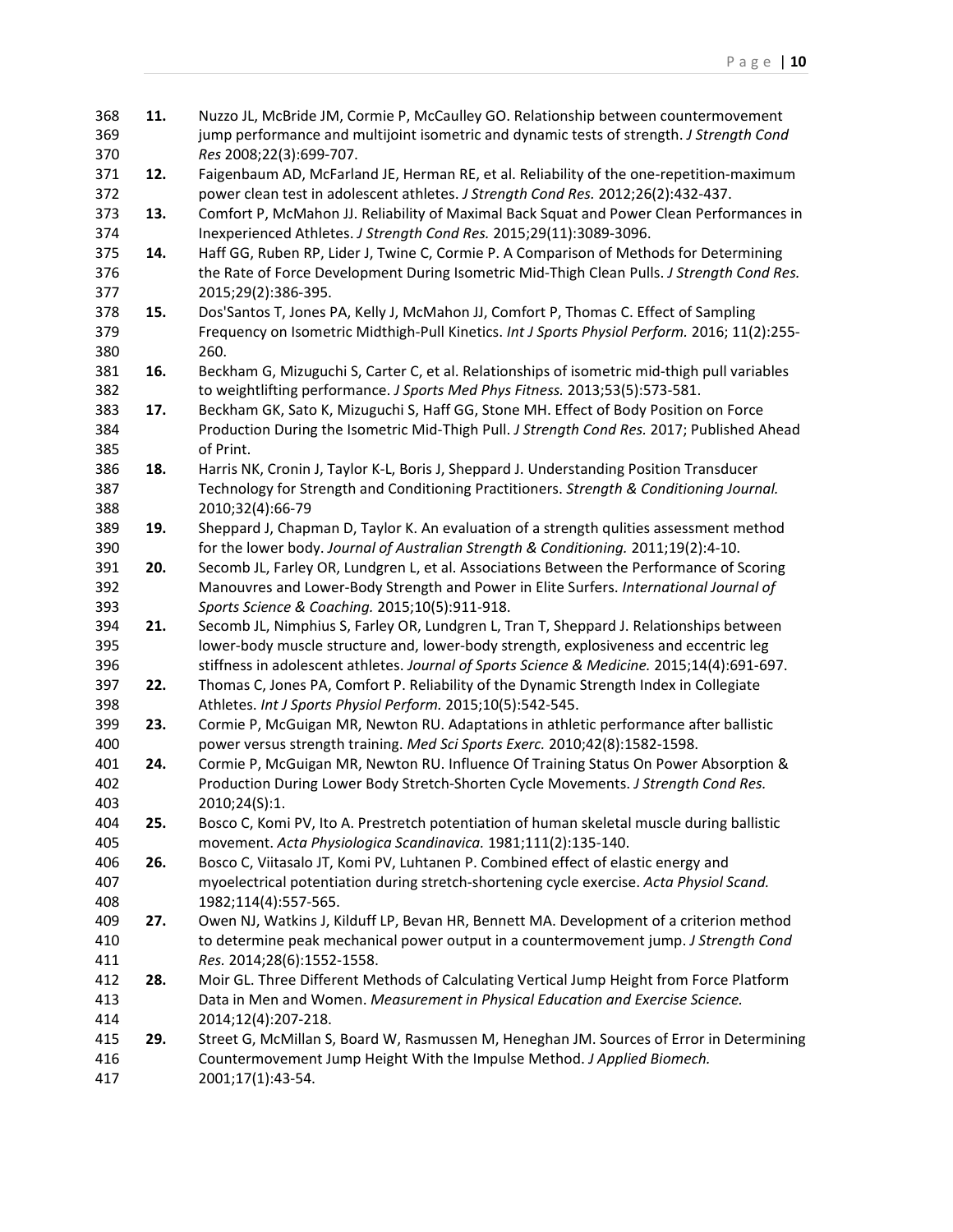| 418 | 30.        | McMahon JJ, Rej SJ, Comfort P. Sex Differences in Countermovement Jump Phase                  |
|-----|------------|-----------------------------------------------------------------------------------------------|
| 419 |            | Characteristics. Sports. 2017;5(1):8.                                                         |
| 420 | 31.        | Haff GG, Carlock JM, Hartman MJ, et al. Force-time curve characteristics of dynamic and       |
| 421 |            | isometric muscle actions of elite women olympic weightlifters. J Strength Cond Res.           |
| 422 |            | 2005;19(4):741-748.                                                                           |
| 423 | 32.        | Haff GG, Stone M, O'Bryant HS, et al. Force-Time Dependent Characteristics of Dynamic and     |
| 424 |            | Isometric Muscle Actions. J Strength Cond Res. 1997;11(4):269-272.                            |
| 425 | 33.        | Cormack SJ, Newton RU, McGuigan MR, Doyle TL. Reliability of measures obtained during         |
| 426 |            | single and repeated countermovement jumps. Int J Sports Physiol Perform. 2008;3(2):131-       |
| 427 |            | 144.                                                                                          |
| 428 | 34.        | Hopkins WG, Marshall SW, Batterham AM, Hanin J. Progressive statistics for studies in sports  |
| 429 |            | medicine and exercise science. Med Sci Sports Exerc. 2009;41(1):3-13.                         |
| 430 | 35.        | Hopkins WG. A scale of Magnitudes of Effect Statistics. Sportsci.org [Website]. 7th August,   |
| 431 |            | 2006; http://sportsci.org/resource/stats/index.html Accessed 08/05/15, 2015.                  |
| 432 | 36.        | Suchomel TJ, Bailey CA, Sole CJ, Grazer JL, Beckham GK. Using reactive strength index-        |
| 433 |            | modified as an explosive performance measurement tool in Division I athletes. J Strength      |
| 434 |            | Cond Res. 2015;29(4):899-904.                                                                 |
| 435 | 37.        | Suchomel TJ, Sole CJ, Stone MH. Comparison of Methods That Assess Lower-body Stretch-         |
| 436 |            | Shortening Cycle Utilization. J Strength Cond Res. 2016;30(2):547-554.                        |
| 437 |            |                                                                                               |
| 438 |            |                                                                                               |
| 439 |            |                                                                                               |
| 440 |            |                                                                                               |
| 441 |            |                                                                                               |
| 442 |            |                                                                                               |
|     |            |                                                                                               |
| 443 |            |                                                                                               |
| 444 |            | <b>Table and Figure Legends</b>                                                               |
| 445 |            |                                                                                               |
| 446 |            | Figure 1: Illustration of the identification of the specific phases of the CMJ. The dark line |
| 447 |            | represents force, while the grey line represents velocity of the centre of mass               |
| 448 |            |                                                                                               |
| 449 |            | Figure 2: Comparison of DSI calculated from SJ and CMJ peak force                             |
| 450 |            |                                                                                               |
| 451 |            | Figure 3: Relationship between DSI calculated from SJ and CMJ peak force                      |
| 452 |            |                                                                                               |
| 453 |            | Table 1: Descriptive statistics (mean $\pm$ standard deviation), within- and between-session  |
| 454 |            | reliability (ICC) and variability (CV%) of DSI calculated from peak force during the SJ and   |
| 455 | <b>CMJ</b> |                                                                                               |
| 456 |            |                                                                                               |
| 457 |            |                                                                                               |
| 458 |            |                                                                                               |
| 459 |            |                                                                                               |
| 460 |            |                                                                                               |
| 461 |            |                                                                                               |
| 462 |            |                                                                                               |
| 463 |            |                                                                                               |
| 464 |            |                                                                                               |
| 465 |            |                                                                                               |
| 466 |            |                                                                                               |
| 467 |            |                                                                                               |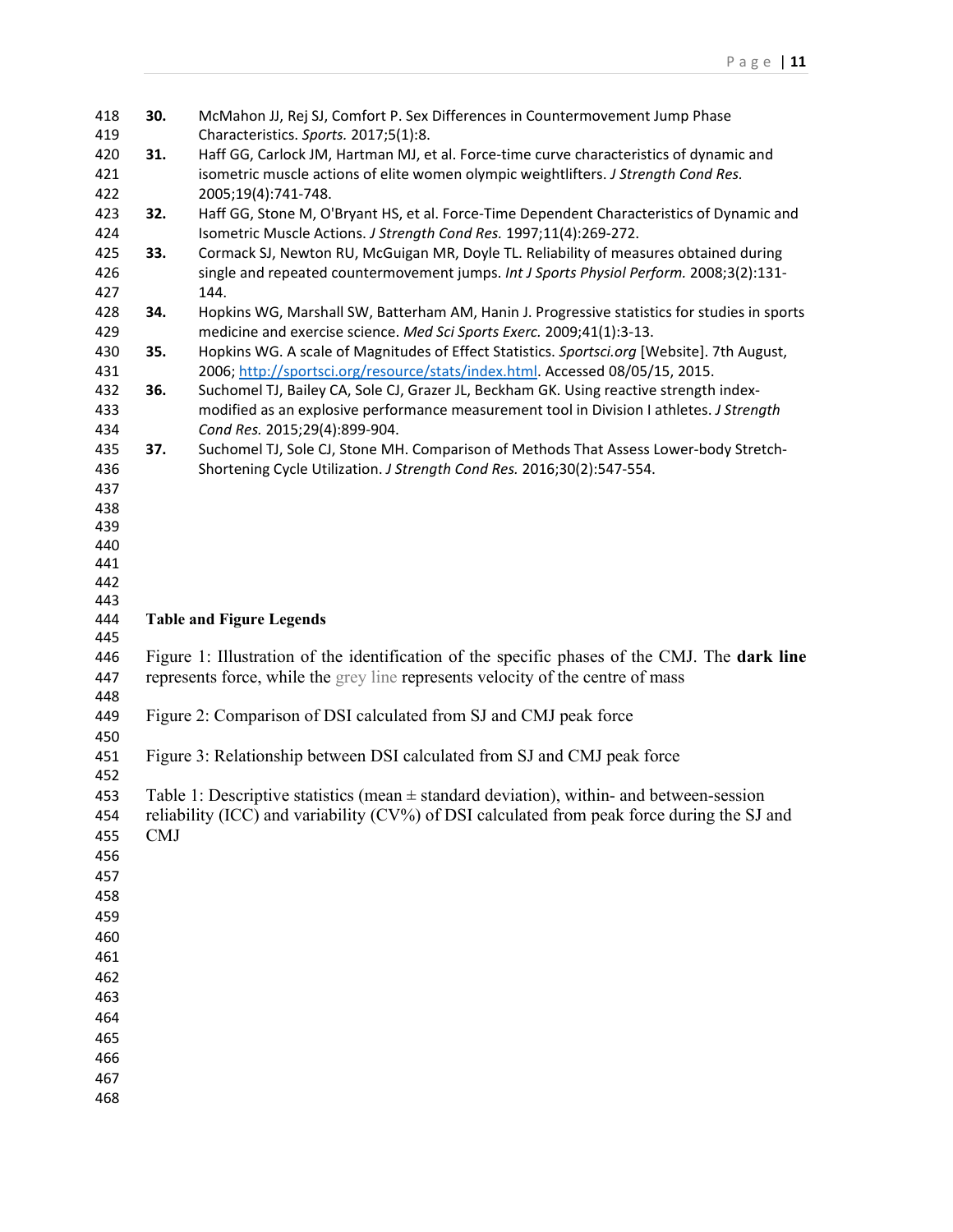



 Figure 1: Illustration of the identification of the specific phases of the CMJ. The dark line represents force, while the grey line represents velocity of the centre of mass 



Figure 2: Comparison of DSI calculated from SJ and CMJ peak force